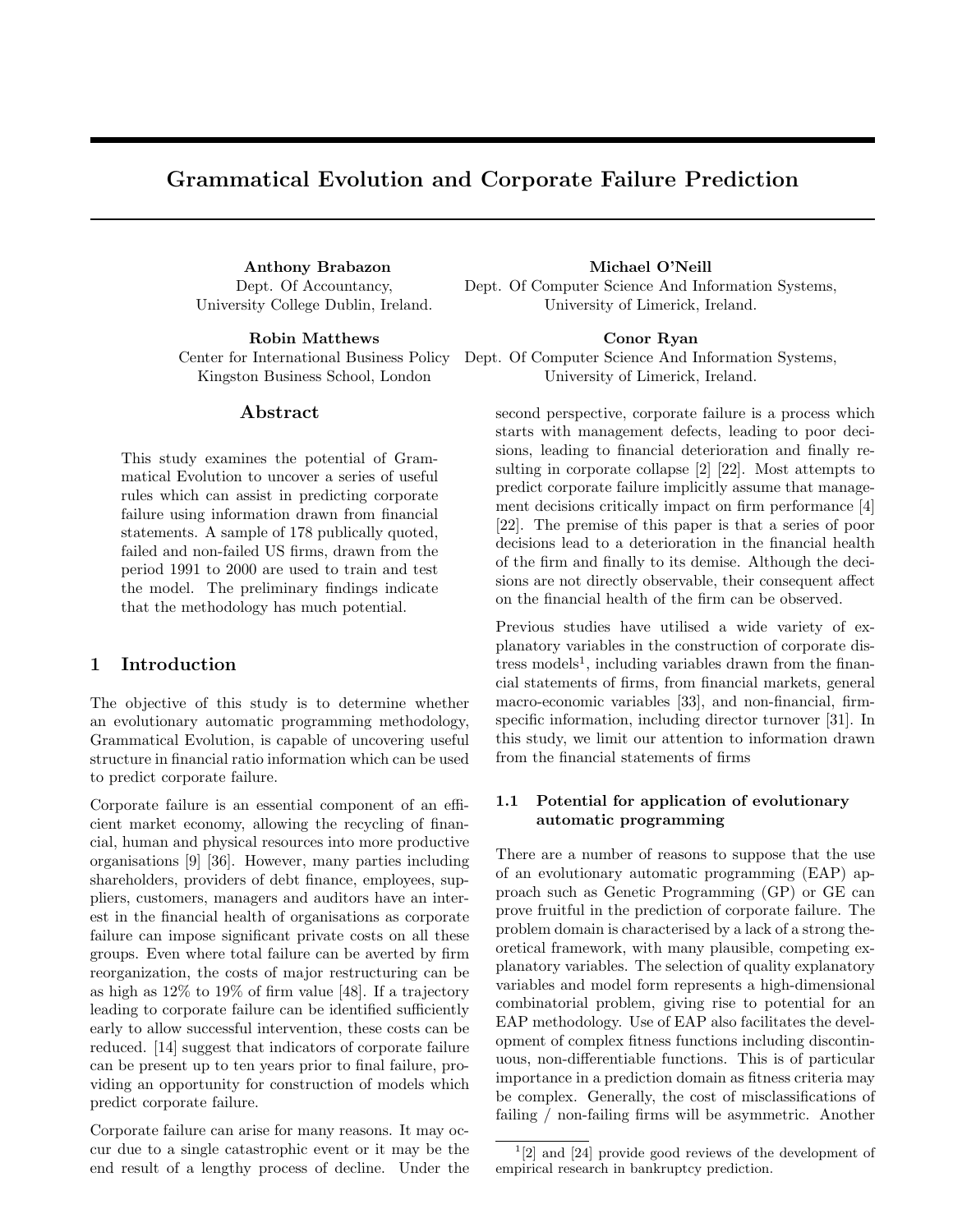useful feature of an EAP approach is that it produces human-readable rules that have the potential to enhance understanding of the problem domain.

#### 1.2 Motivation for study

This study was motivated by a number of factors. Although a substantial volume of research utilising traditional statistical modelling techniques has been undertaken in the corporate failure domain, to date only a limited number of studies have applied GA / GP methodologies [46] [19] [5]. This study builds on these initial studies and adopts a novel evolutionary automatic programming approach.

#### 1.3 Structure of paper

This contribution is organised as follows. Section 2 provides a short discussion of prior literature in the corporate failure domain and outlines the definition of corporate failure employed in this study. Section 3 provides an introduction to Grammatical Evolution. Section 4 describes both the data utilised, and the model development process adopted in this paper. Section 5 provides the results of the constructed model and compares these with results from a linear discriminant analysis (LDA) model. Finally, conclusions and a discussion of the limitations of the contribution are provided in Section 6.

#### 2 Background

Formal research into the prediction of corporate failure has a long history [12] [39] [16]. Early statistical studies such as [6], adopted a univariate methodology, identifying which accounting ratios had greatest classification accuracy when identifying failing and non-failing firms. Although this approach did demonstrate classification power, it suffers from the shortcoming that a single weak financial ratio may be offset (or exacerbated) by the strength (or weakness) of other financial ratios. [1] addressed this issue by employing an LDA model, which utilised both financial and market data concerning a firm, and this was found to improve the classification accuracy of the developed models. The discriminant function which produced the best classification performance in Altman's 1968 study was:

$$
Z = .012X_1 + .014X_2 + .033X_3 + .006X_4 + .999X_5
$$

where:

 $X_5$  = sales to total assets

LDA assumes both multi-variate normality and the equality of the covariance matrices of each classification group. Generally, these assumptions do not hold for financial ratio data. Other statistical methodologies which have been applied include logit and probit regression models [13] [49] [26]. In recent times, methodologies applied to this problem domain have included neural networks [38] [37] [47], genetic algorithms [46] [19] and hybrid neural network / genetic algorithm models [5].

#### 2.1 Definition of Corporate Failure

No unique definition of corporate failure exists [2]. Possible definitions range from failure to earn an economic rate of return on invested capital given the risk of the business, to legal bankruptcy followed by liquidation of the firm's assets. Any attempt to uniquely define corporate failure is likely to prove problematic. While few publicly quoted companies fail in any given year<sup>2</sup>, poorer performers are liable to acquisition by more successful firms. Thus, two firms may show a similar financial trajectory towards failure, but one firm may be acquired and 'turned-around' whilst the other may fail.

The definition of corporate failure adopted in this study is the entry of a firm into Chapter 7 or Chapter 11 of the US Bankruptcy code. The selection of this definition provides a objective benchmark as the occurrence, and date of occurrence, of either of these events can be determined through examination of regulatory filings. Chapter 7 covers corporate liquidations and Chapter 11 covers corporate reorganizations, which usually follow a period of financial distress. Under Chapter 11, management is required to file a reorganisation plan in bankruptcy court and seek approval for this plan. When the court grants approval for the plan the firm is released from Chapter 11 bankruptcy and continues to trade. In most cases, Chapter 11 reorganisations involve significant financial losses for both shareholders [34] and creditors [11] of the distressed firm. [25], in a study of the outcomes of Chapter 11 filings, found that 'there were few sucessful reorganisations' (p. 125), despite a perception that some management teams were using Chapter 11 filings as a deliberate strategy for dealing with certain firm specific events such as onerous labor contracts or produce liability claims<sup>3</sup>.

 $X_1$  = working capital to total assets

 $X_2$  = retained earnings to total assets

 $X_3$  = earnings before interest and taxes to total assets

 $X_4$  = market value of equity to book value of total debt

 $2[49]$  reports that this rate is less than 0.75% in the US and [24] suggests that the rate is below 2% in the UK.

 $3[25]$  report that out of a sample of 73 firms entering Chapter 11 between 1980 and 1986, only 44 were sucessfully reorganized with only 15 of these firms emerging from Chapter 11 with more than 50% of their prebankruptcy assets.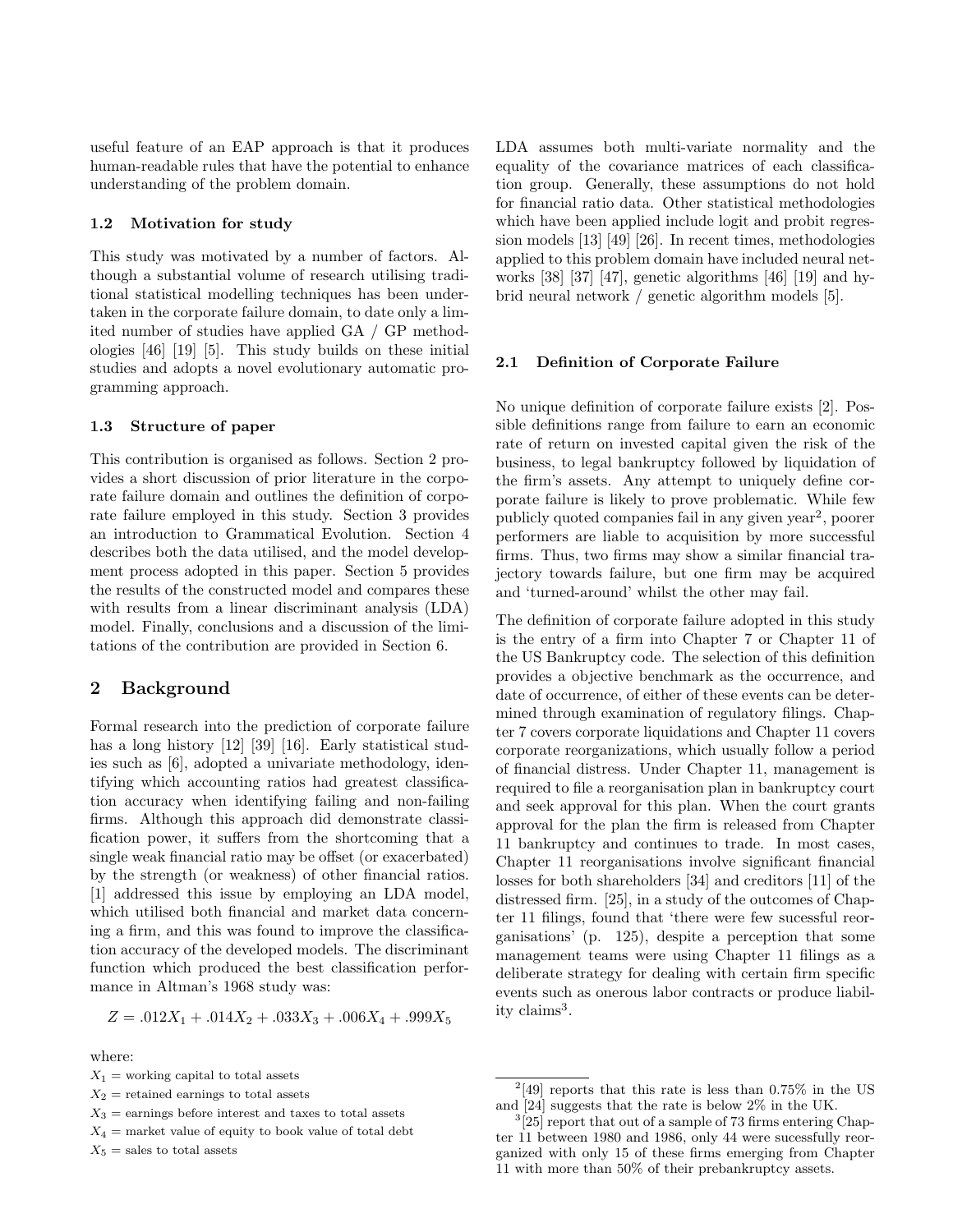### 2.2 Explanatory variables utilised in prior literature

Five groupings of explanatory variables, drawn from financial statements, are given prominence in prior literature [3]:

- i. Liquidity
- ii. Debt
- iii. Profitability
- iv. Activity / Efficiency
- v. Size

Liquidity refers to the availability of cash resources to meet short-term cash requirements. Debt measures focus on the relative mix of funding provided by shareholders and lenders. Profitability considers the rate of return generated by a firm, in relation to its size, as measured by sales revenue and/or asset base. Activity measures consider the operational efficiency of the firm in collecting cash, managing stocks and controlling its production or service process. Firm size provides information on both the sales revenue and asset scale of the firm and also provides a proxy metric on firm history. The groupings of potential explanatory variables can be represented by a wide range of individual financial ratios, each with slightly differing information content. The groupings themselves are interconnected, as weak (or strong) financial performance in one area will impact on another. For example, a firm with a high level of debt, may have lower profitability due to high interest costs. Whatever modelling methodology is applied, the initial problem is to select a quality set of model inputs from a wide array of possible financial ratios, and then to combine these ratios using suitable weightings in order to construct a high quality classifier. Given the large search space, an evolutionary automatic programming methodology has promise.

#### 2.3 Results of Prior Literature

Earlier studies [1] [?] [2] [3] [8] [5] have suggested that the classification accuracy of failure models increases rapidly as the date of final failure approaches. Generally, results indicate that the most significant deterioration in financial ratios occurs in the third year prior to eventual failure. Although sample sizes, dates and methodologies differ between studies, these findings have been replicated in a broad series of studies. In Altman's 1968 study [1], the developed LDA model correctly identified (insample) 95% of failing firms one year prior to failure. The classification accuracy fell to 72% and 48% in the second and third year prior to failure. [?] demonstrated a classification accuracy (in-sample) of approximately 93% in the year prior to failure declining to 68% four years prior to failure. [47] report in-sample classifications of 98.7% for a neural network model, one-year prior to failure, and 95% for a logit model on the same data. [46] reports insample classification accuracy for a GA based model of approximately 97%, one year prior to failure. In-sample classification accuracies provide a limited assessment of model generalisability. Enhanced in-sample classification accuracies could result from data-mining. Hence, in this study, developed models are solely assessed based on classification performance on out-of-sample data.

A description of the evolutionary automatic programming system used to evolve rules for prediction of corporate failure is provided in the next section.

# 3 Grammatical Evolution

Evolutionary algorithms (EAs) operate on principles of evolution, usually relying on the Darwinian theory of survival of the fittest and natural selection. An EA is comprised of a population of potential solutions to a problem, in the first instance these usually being generated randomly. Beginning from these random solutions, commonly compared to solutions written by monkeys sitting at typewriters, subsequent populations (generations) are created through a process of selecting parents and using these parents to produce children. The children are produced by allowing the parents to exchange parts of themselves (sub solutions) and by applying random changes through mutation events (allowing the introduction of novelty). These children are then used along with the current population to create the next generation of individuals. As the parents are selected based on their ability to solve the problem, the superior performing individuals are more likely to be responsible for creating the next generation (survival of the fittest), and thus with each passing generation, there is a tendency for individuals in the population to become increasingly better at solving the problem at hand.

Grammatical Evolution (GE) is an EA that can evolve computer programs in any language [35] [29] [27]. That is, the individuals of a population represent solutions which in this case are computer programs. Rather than representing the programs as parse trees, as in traditional GP [18], a linear genome representation is adopted. See Figure X for a comparison of a GP individual and a GE individual.

What distinguishes GE from GP is that GE adopts a genotype-phenotype mapping process to generate the output program for each individual in the population. Each individual, a variable length binary string, contains the information to select production rules from a Backus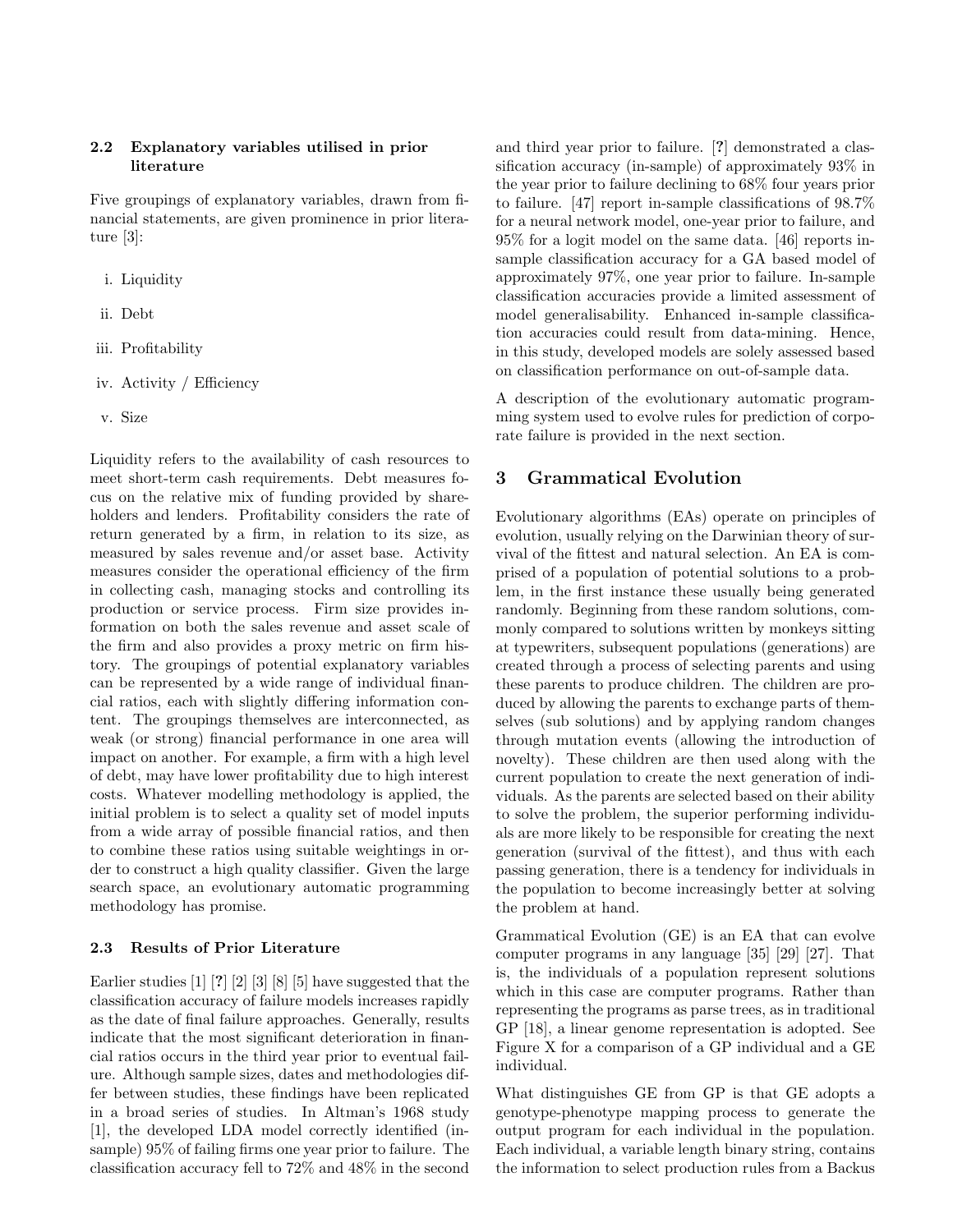Naur Form (BNF) grammar. The BNF is a plug-in component to the genotype-phenotype mapping process, that represents the output language in the form of production rules. Production rules are used to generate or construct the program represented by the binary string. It is the separation of our search and solution spaces, through the genotype-phenotype mapping, that allows GE to generate code in an arbitrary language with it's specification in the BNF grammar. This allows GE to generate programs in standard programming languages like C and Java (as BNF grammars are freely available), subsets of these languages, or even your own tailored language specific to the problem domain at hand.

Grammatical Evolution (GE) is an evolutionary algorithm that can evolve computer programs in any language. Rather than representing the programs as parse trees, as in GP [18], a linear genome representation is used. Each individual, a variable length binary string, contains in its codons (groups of 8 bits) the information to select production rules from a Backus Naur Form (BNF) grammar. BNF is a notation that represents a language in the form of production rules. It is comprised of a set of non-terminals that can be mapped to elements of the set of terminals, according to the production rules. An example excerpt from a BNF grammar is given below. These productions state that S can be replaced with either one of the non-terminals  $expr$ , if  $-stmt$ , or loop.

|  | $S$ ::= $expr$ | (0) |
|--|----------------|-----|
|  | l if-stmt      | (1) |
|  | loop           | (2) |

The grammar is used in a generative process to construct a program by applying production rules, selected by the genome, beginning from the start symbol of the grammar.

In order to select a rule in GE, the next codon value on the genome is generated and placed in the following formula:

#### Rule = Codon V alue MOD Num. Rules

If the next codon integer value was 4, given that we have 3 rules to select from as in the above example, we get 4 MOD 3 = 1. S will therefore be replaced with the non-terminal  $if - \text{stmt}$ .

Beginning from the the left hand side of the genome codon integer values are generated and used to select rules from the BNF grammar, until one of the following situations arise: (a) A complete program is generated. This occurs when all the non-terminals in the expression being mapped are transformed into elements from the terminal set of the BNF grammar. (b) The end of the genome is reached, in which case the wrapping operator is invoked. This results in the return of the genome reading frame to the left hand side of the genome once again. The reading of codons will then continue unless an upper threshold representing the maximum number of wrapping events has occurred during this individuals mapping process. (c) In the event that a threshold on the number of wrapping events has occurred and the individual is still incompletely mapped, the mapping process is halted, and the individual assigned the lowest possible fitness value.

GE uses a steady state replacement mechanism, and the standard genetic operators of mutation (point), and crossover (one point). It also employs a duplication operator, which duplicates a random number of codons and inserts these into the penultimate codon position on the genome. A full description of GE can be found in [29].

# 4 Problem Domain & Experimental Approach

This section describes both the data utilised by, and the model development process adopted in, this study.

#### 4.1 Sample Definition and Model Data

A total of 178 firms were selected judgementally (89 failed, 89 non-failed), from the Compustat Database<sup>4</sup>. The criteria for selection of the failed firms were:

- i. Inclusion in the Compustat database in the period 1991-2000
- ii. Existence of required data for a period of three years prior to entry into Chapter 7 or Chapter 11
- iii. Sales revenues must exceed \$1M

The first criterion limits the study to publicly quoted, US corporations. The second criterion injects an element of bias into the sample in that companies without a three year financial history prior to entering Chapter 7 or Chapter 11 are omitted. Twenty-two potential explanatory variables, are collected for each firm for the three years prior to entry into Chapter 7 or Chapter 11<sup>5</sup> . For every failing firm, a matched non-failing firm is selected. Failed and non-failed firms are matched both by industry sector and size (sales revenue three years prior to

<sup>&</sup>lt;sup>4</sup>Firms from the financial sector were excluded on grounds of lack of comparability of their financial ratios with other firms in the sample.

<sup>&</sup>lt;sup>5</sup>The date of entry into Chapter 7 or Chapter 11 was determined by examining regulatory filings for each firm.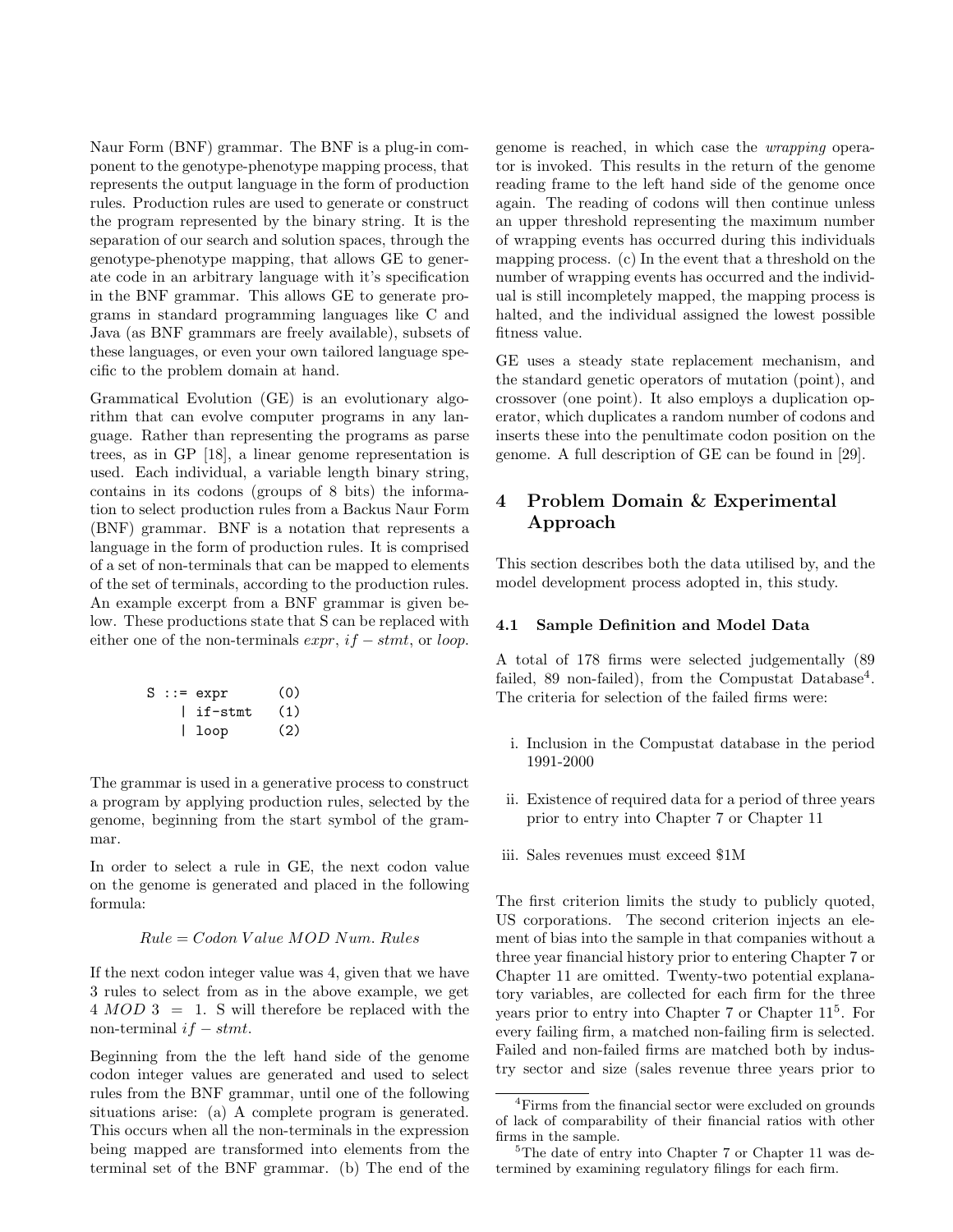failure)<sup>6</sup>. The set of 178 matched firms are randomly divided into model building (128 firms) and out-of-sample (50 firms) datasets. The dependant variable is binary (0,1), representing either a non-failed or a failed firm.

The choice of explanatory variables is hindered by the lack of a clear theoretical framework which explains corporate failure [4] [45] [47]. Most empirical work on corporate failure adopts an ad-hoc approach to variable selection. Prior to the selection of the potential explanatory variables for inclusion in this study, a total of ten previous studies were examined [6] [1] [?] [8] [26] [37] [17] [5] [42] [23]. These studies employed a total of 58 distinct ratios divided amongst the five classifications noted by [3]. A subset of 22 of the most commonly used financial ratios was selected for this study. The selected ratios were:

- i. EBIT / Sales
- ii. EBITDA / Sales
- iii. EBIT / Total Assets
- iv. Gross Profit / Sales
- v. Net Income / Total Assets
- vi. Net Income / Sales
- vii. Return on Assets
- viii. Return on Equity
- ix. Return on Investment
- x. Cash / Sales
- xi. Sales / Total Assets
- xii. Inventory / Cost of Goods Sold
- xiii. Inventory / Working Capital
- xiv. Fixed Assets / Total Assets
- xv. Retained Earnings / Total Assets
- xvi. Cash from Operators / Sales
- xvii. Cash from Operations / Total Liabilities
- xviii. Working Capital / Total Assets
- xix. Quick Assets / Total Assets
- xx. Total Liabilities / Total Assets
- xxi. Leverage
- xxii. EBIT / Interest

## 5 Results

Accuracy of the developed models is assessed based on the overall classification accuracy arising in both the model-building and out-of-sample datasets. For simplicity, the cost of each type of classification error is assumed to be symmetric in this study. The fitness function could be easily altered to bias the model development process to minimise a specific type of classification error if required, and later studies will address this issue.

The classification problem which plays an important role in decision-making, consists of assigning observations to disjoint groups [32]. The decision scenario faced in this study comprises a binary classification. In general, the construction of classifier systems such as linear discriminant analysis, logit or ANN models consists of two components, the determination of a valuation rule which is applied to each observation, and the determination of a 'cut-off' value. The grammar adopted in this study is given below and its output is interpreted using a fixed 0.5 cut-off value to produce a classification.

```
lc : output = expr ;
expr : ( expr ) + ( expr )
      | coeff * var
    var : var1[index] | var2[index] | var3[index]
       | var4[index] | var5[index] | var6[index]<br>| var7[index] | var8[index] | var9[index]
     | var7[index] | var8[index] | var9[index]
     | var10[index] | var11[index] | var12[index]
       var13[index] | var14[index] | var15[index]<br>var16[index] | var17[index] | var18[index]
       var16[index] |
      | var19[index] | var20[index] | var21[index]
     | var22[index]
coeff : ( coeff ) op ( coeff )
      | float
op : + | - | *
float : 20 | -20 | 10 | -10 | 5 | -5 | 4 | -4
       | 3 | -3 | 2 | -2 | 1 | -1 | .1 | -.1
```
The above grammar generates classifiers of the form:

 $output = \langle \langle \mathit{some} \ \mathit{expression} \rangle \rangle \langle \mathit{varX} \rangle + \langle \mathit{varX} \rangle$ 

$$
+ (some expression > starY)
$$

however, any combination and number of the twenty two explanatory variables can be exploited by an evolved classifier, including multiple occurrences of any one variable. This is in contrast to an LDA approach where classifiers would generally utilise all the explanatory variables within the expression. In the LDA case, of course some of those variables could be *switched off* by multiplying their value by zero.

Three series of models were constructed using explanatory variables drawn from one, two and three years (T1, T2 and T3) prior to failure. For each set of models, 30 runs were conducted using population sizes of 500, running for 100 generations, adopting one-point crossover at

<sup>&</sup>lt;sup>6</sup>It is recognised that the use of an equalised, matched sample entails sampling bias and eliminates firm size and industry nature as potential explanatory variables (see Morris (1997) for a detailed discussion of these points). It is noted that utilising an unmatched sample imposes its own bias.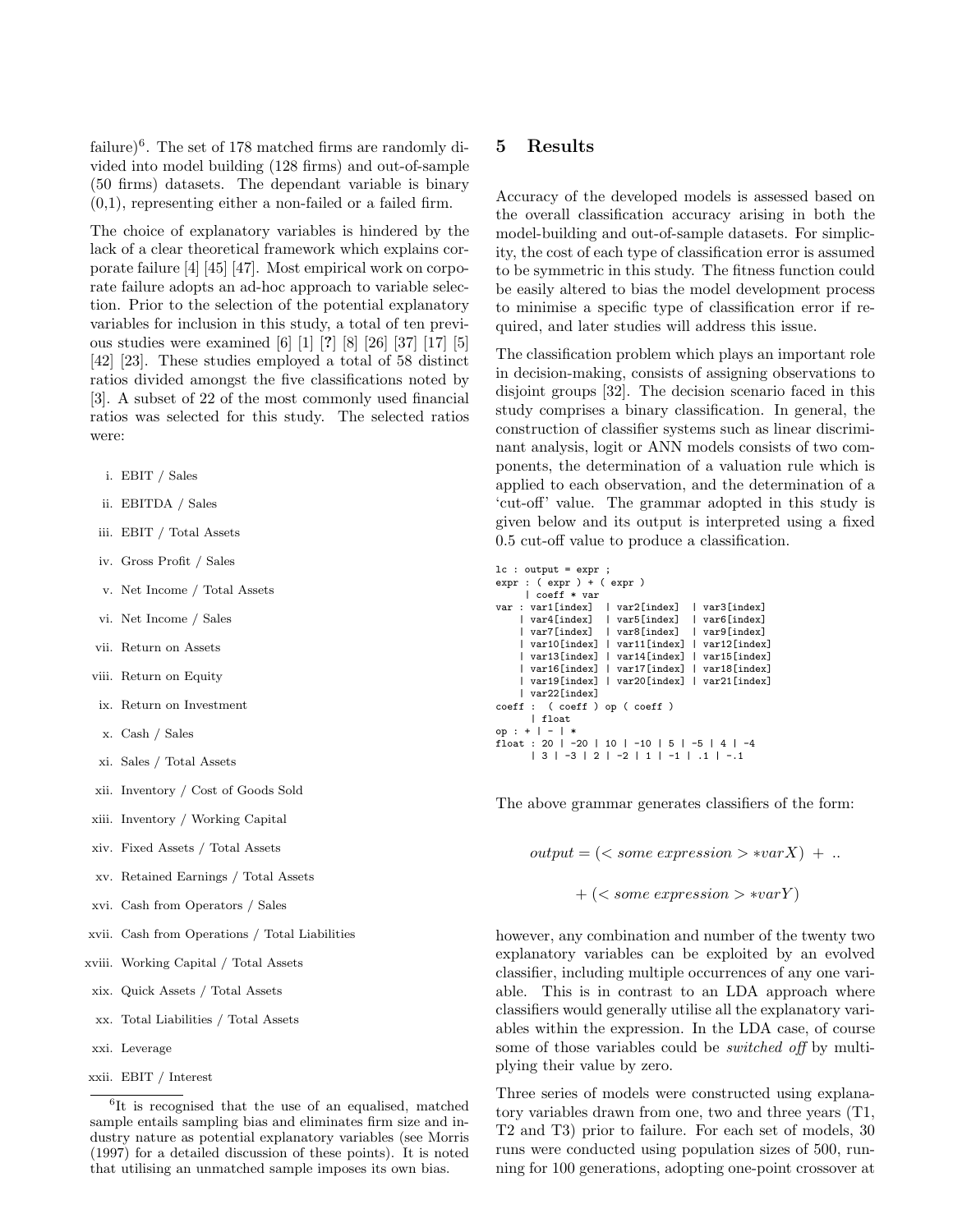| Years Prior to Failure In Sample Out Of Samples |       |      |    |
|-------------------------------------------------|-------|------|----|
|                                                 | 85.9% | 80\% | οf |
|                                                 | 82.8% | 80\% | at |
|                                                 | 75.8% | 70\% | in |

Table 1: The classification accuracies reported for each of the three years prior to failure.

a probability of 0.9, and bit mutation at 0.01, along with a steady state replacement strategy.

The best individuals evolved for each period are reported in Table<sup>7</sup>1. In-sample it can be seen that the performance of the models generated falls off as we move out each year. It is interesting to note that out-of-sample there is no performance difference between the evolved models in periods T1 and T2, both giving 80% correct classifications.

The best classifiers evolved for each period are given in Table 2.

#### 5.1 Discussion

The classification results of the evolved models show promise. Despite drawing a sample from a wide variety of industrial sectors, the models demonstrate a high classification accuracy in and out-of-sample, which degrades gracefully rather than suddenly in the third year prior to failure. Although the evolved models were free to select from twenty-two potential explanatory variables, it is notable that each model only employed a small subset of these. This lends support to the proposition that many financial ratios have similar information content and that classification accuracy is not enhanced through the construction of models with a large number of these ratios. It is also notable that each model has (approximately) included one variable drawn from the four main categories of explanatory variables suggested in the corporate failure literature, lending empirical support to earlier work<sup>8</sup>. The risk factors suggested by each model differ somewhat and contain some less-intuitive but nonetheless plausible findings.

Examining the best classifer evolved for T1 suggests that risk factors include low return on assets, low retained earnings and a high ratio of total liabilities to total assets, which concords with financial intuition. Less obviously, a high ratio of inventory to net liquid assets (inventory+receivables+cash-payables) is also a risk fac-

 $\overline{r}$ , possibly resulting from depletion of cash or build-up inventories as failure approaches. Risk factors for firms T2 include low return on assets and a low ratio of earngs to interest costs. Less intuitive risk factors indicated are a low ratio of fixed assets to total assets and a high ratio of sales to total assets. The former could indicate firms with a lower safety cushion of saleable resources which could be sold to stave-off collapse, the latter could be serving as a proxy variable for firms with rapid sales growth. Over-rapid sales growth can be a danger signal, indicating that management resources are being spread too-thinly. Finally, risk factors indicated for firms at T3 include low return on assets, a low ratio of profit to interest charge, a low level of cash generated from operations and as for T2, a high ratio of sales to total assets. Although each model is evolved seperately, the general form of each model appears consistent with the hypothesis that there is a financial trajectory towards failure. Low profits and high interest payments as a percentage of profits in periods T3 and T2 indicate a firm in financial difficulties, with an erosion of the safety cushion provided by high levels of (saleable) fixed assets indicated in the risk factors at T2. The final year prior to failure sees additional risk factors indicated by high levels of debt and reducing cash balances / inventory build-up.

# 6 Conclusions & Future Work

GE was shown to successfully evolve useful rules for prediction of corporate failure with a performance equivalent to that reported in prior studies. In assessing the performance of the developed models, a number of caveats must be borne in mind. The premise underlying this paper (and all empirical work on corporate failure prediction) is that corporate failure is a process, commencing with poor management decisions, and that the trajectory of this process can be tracked using accounting ratios. This approach does have inherent limitations. It will not forecast corporate failure which results from a sudden environmental event. It is also likely that the explanatory variables utilised contain noise. Commentators [4] [40] have noted that managers may attempt to utilise creative accounting practices to manage earnings and / or disguise signs of distress. Additionally, financial data is produced on a time-lagged basis. Although not undertaken in this preliminary study, the incorporation of non-financial qualitative explanatory variables or variables related to the firm's share price performance could further improve classification accuracy. Another limitation of all models of corporate distress is that the underlying relationships may not be stationary [3] [17]. Accounting standards and economic environment faced by firms will vary over time. Finally, the firms sampled in this study are relatively large and are publically quoted. Thus, the findings of this study may not extend to small

<sup>7</sup>Calculation of Press's Q statistic (Hair, Anderson, Tatham and Black, 1998) for each of these models rejects a null hypothesis, at both the 5% level, that the out-ofsample classification accuracies are not significantly better than chance.

<sup>&</sup>lt;sup>8</sup>Size, the fifth category, is not considered in this study due to the matching process utilized.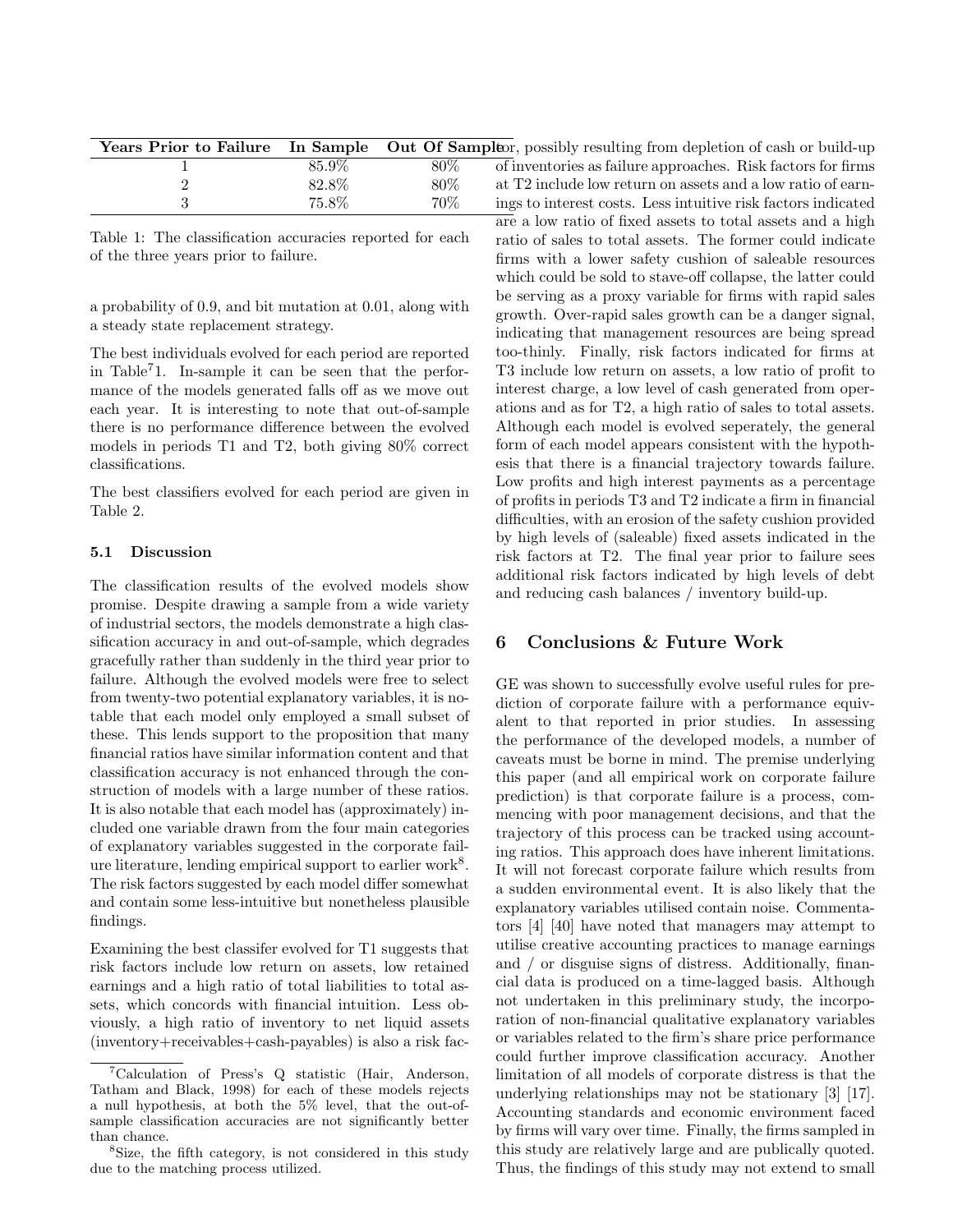| Years Prior to Failure | <b>Best Classifier</b>                             |
|------------------------|----------------------------------------------------|
|                        | output = $-3*var7-5*var8+3*var17-20*var19+4*var24$ |
|                        | output = $-2*var8+10*var15-10*var18-2*var25$       |
| 3                      | output = $-4*var8+20*var15-72.9*var20-10*var25$    |

Table 2: The best classifiers evolved for each of the years analysed.

businesses.

Despite these limitations, the high economic and social costs of corporate failure imply that models which can indicate declining financial health will have utility. Given the lack of a clear theory underlying corporate failure, empirical modelling usually adopts a combinatorial approach, a task for which GE is well suited. The results of this preliminary study indicate that GE has useful potential for the construction of corporate failure models.

## References

- [1] Altman, E. (1968). 'Financial Ratios, Discriminant Analysis and the Prediction of Corporate Bankruptcy', Journal of Finance, 23:589-609.
- [2] Altman, E. (1993). Corporate Financial Distress and Bankruptcy, New York: John Wiley and Sons Inc.
- [3] Altman, E. (2000). 'Predicting Financial Distress of Companies: Revisiting the Z-score and Zeta models', http://www.stern.nyu.edu/ ealtman/Zscores.pdf, October 2001.
- [4] Argenti, J. (1976). Corporate Collapse: The Causes and Symptoms, London: McGraw-Hill.
- [5] Back, B., Laitinen, T., Sere, K. and van Wezel, M. (1996). 'Chosing Bankruptcy Predictors using Discriminant Analysis, Logit Analysis and Genetic Algorithms', Technical Report no. 40, Turku Centre for Computer Science, Turku School of Economics and Business Administration..
- [6] Beaver, W. (1968). 'Financial Ratios as Predictors of Failure', Journal of Accounting Research - Supplement: Empirical Research in Accounting, 71-102.
- [7] Berardi, V. and Zhang, P. (1999). 'The effect of misclassification costs on neural network classifiers', Decision Sciences, 30(3):659-682.
- [8] Dambolena, I. and Khoury, S. (1980). 'Ratio Stability and Corporate Failure', *Journal of Finance*, 35(4):1017-1026.
- [9] Easterbrook, F. (1990). 'Is Corporate Bankruptcy Efficient?', Journal of Financial Economics, 27:411- 417.
- [10] Fanning, K. and Cooger, K. (1994). 'A comparative Analysis of Artificial Neural Networks Using Financial Distress Prediction', International Journal of Intelligent Systems in Accounting, Finance and Management, 3:241-252.
- [11] Ferris, S., Jayaraman, N. and Makhija, A. (1996). 'The Impact of Chapter 11 filings on the Risk and Return of Security Holders, 1979-1989', Advances in Financial Economics, 2:93-118.
- [12] Fitzpatrick, P. (1932). A Comparison of the Ratios of Successful Industrial Enterprises with Those of Failed Companies, Washington: The Accountants' Publishing Company.
- [13] Gentry, J., Newbold, P. and Whitford, D. (1985). 'Classifying Bankrupt Firms with Funds Flow Components', Journal of Accounting Research, 23(1):146-160.
- [14] Hambrick, D. and D'Aveni, R. (1988). 'Large Corporate Failures As Downward Spirals', Administrative Science Quarterly, 33:1-23.
- [15] Hair, J., Anderson, R., Tatham, R. and Black, W. (1998). Multivariate Data Analysis, Upper Saddle River, New Jersey: Prentice Hall.
- [16] Horrigan, J. (1965). 'Some empirical bases of financial ratio analysis', The Accounting Review, July 1965, 558-568.
- [17] Kahya, E. and Theodossiou, P. (1996). 'Predicting Corporate Financial Distress: A Time-Series CUSUM Methodology', Review of Quantitative Finance and Accounting, 13:71-93.
- [18] Koza, J. (1992). Genetic Programming. MIT Press.
- [19] Kumar, N., Krovi, R. and Rajagopalan, B. (1997). 'Financial decision support with hybrid genetic and neural based modelling tools', European Journal of Operational Research, 103:339-349.
- [20] Lin, F. and McClean, S. (2001). 'A Data Mining Approach to the Prediction of Corporate Failure', Knowledge-Based Systems, 14:189-195.
- [21] Martikainen, T. and Ankelo, T. (1991). 'On the Instability of Financial Patterns of Failed Firms and the Predictability of Corporate Failure', Economics Letters, 35(2):209-214.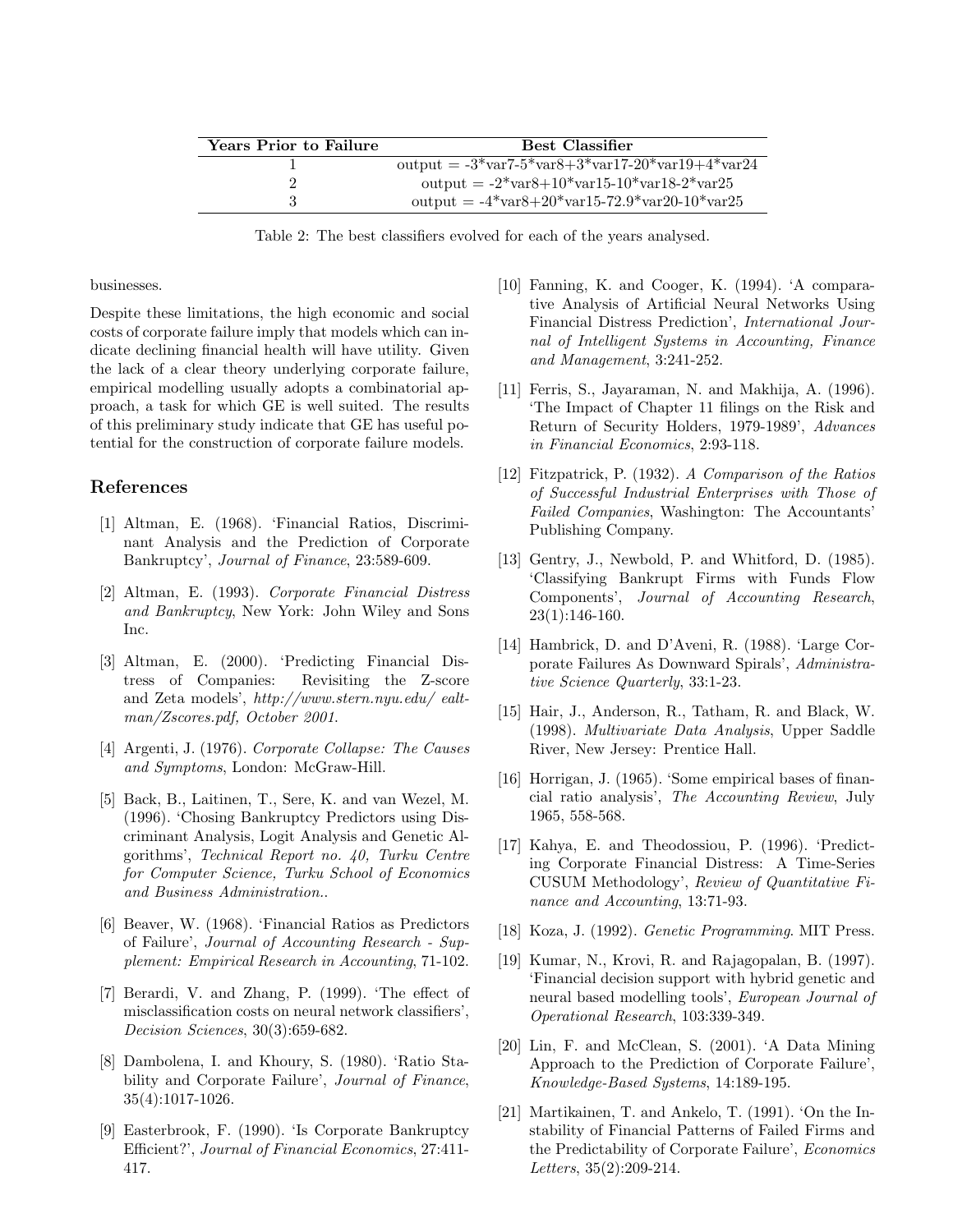- [22] McRobert, A. and Hoffman, R. (1997). Corporate Collapse: An early warning system for lenders, investors and suppliers, Roseville:NSW, McGraw-Hill (Australia).
- [23] Moody's (2000). 'RiskCalc For Private Companies: Moody's Default Model', http://riskcalc.moodysrms.com/us/research/crm/56402.pdf, trary Language. Lecture Notes in Computer Science July 2001.
- [24] Morris, R. (1997). Early Warning Indicators of Corporate Failure: A critical review of previous research and further empirical evidence, London: Ashgate Publishing Limited.
- [25] Moulton, W. and Thomas, H. (1993). 'Bankruptcy As a Deliberate Strategy: Theoretical Considerations and Empirical Evidence', Strategic Management Journal, 14:125-135.
- [26] Ohlson, J. (1980). 'Financial Ratios and the Probabilistic Prediction of Bankruptcy', Journal of Accounting Research, 18:109-131.
- [27] O'Neill, M. (2001). Automatic Programming in an Arbitrary Language: Evolving Programs in Grammatical Evolution. PhD thesis, University of Limerick, 2001.
- [28] O'Neill, M., Brabazon, T., Ryan, C. and Collins J.(2001). 'Evolving Market Index Trading Rules Using Grammatical Evolution', In Lecture Notes in Computer Science: Applications of Evolutionary Computing, pp. 343-35, edited by E. Boers, G. Goos, J. Hartmanis and J. van Leeuwen, Berlin: Springer-Verlag.
- [29] O'Neill M., Ryan C. (2001) Grammatical Evolution, IEEE Trans. Evolutionary Computation. 2001.
- [30] Palepu, K. (1986). 'Predicting Takeover Targets: A methodological and empirical analysis', Journal of Accounting and Economics, 8:3-25.
- [31] Peel, M., Peel, D. and Pope, P. (1986). 'Predicting Corporate Failure: Some Results for the UK Corporate Sector', Omega International Journal of Management Science, 14:5-12.
- [32] Pendharkar, P. (2001). An empirical study of design and testing of hybrid evolutionary-neural approach for classification, Omega, 29:361-374.
- [33] Rose, P., Andrews, W.and Giroux, G. (1982). 'Predicting Business Failure: A Macroeconomic Perspective', Journal of Accounting, Auditing and Finance, Fall:20-31.
- [34] Russel, P., Branch, B. and Torbey, V. (1999). 'Market Valuation of Bankrupt Firms: is there an anomaly?', Quarterly Journal of Business and Economics, 38:55-76.
- [35] Ryan C., Collins J.J., O'Neill M. (1998). Grammatical Evolution: Evolving Programs for an Arbi-
- 1391, Proceedings of the First European Workshop on Genetic Programming, 83-95, Springer-Verlag.
- [36] Schumpeter, J. (1934). The Theory of Economic Development, Cambridge, MA: Harvard Business Press.
- [37] Serrano-Cina, C. (1996). 'Self organizing neural networks for financial diagnosis', Decision Support Systems, 17:227-238.
- [38] Shah, J. and Murtaza, M. (2000). 'A Neural Network Based Clustering Procedure for Bankruptcy Prediction', American Business Review, 18(2):80- 86.
- [39] Smith, R. and Winakor, A. (1935). 'Changes in the Financial Structure of Unsuccessful Corporations', University of Illinois, Bureau of Business Research, Bulletin No. 51.
- [40] Smith, T. (1992). Accounting for Growth. London: Century Business.
- [41] Sudarsanam, P. and Taffler, R. (1995). 'Financial Ratio Proportionality and Inter-Temporal Stability: An Empirical Analysis', Journal of Banking and Finance, 19:45-60.
- [42] Sung, T., Chang, N. and Lee, G. (1999). 'Dynamics of Modelling in Data Mining: Interpretative Approach to Bankruptcy Prediction', Journal of Management Information Systems, 16(1):63-85.
- [43] Taffler, R. (1982). 'Forecasting Company Failure in the UK using Discriminant Analysis and Financial Ratio Data', Journal of the Royal Statistical Society, Series A, 145(3):342-358.
- [44] Thorburn, K. (2000). 'Bankruptcy Auctions: Costs, Debt Recovery and Firm Survival', Journal of Financial Economics, 58(3):337-368.
- [45] Trigueiros, D. and Taffler R. J. (1996). 'Neural Networks and Empirical Research in Accounting', Accounting and Business Research, 26(4):347 - 355.
- [46] Varetto, F. (1998). 'Genetic algorithms in the analysis of insolvency risk', Journal of Banking and Finance, 22(10):1421 - 1439.